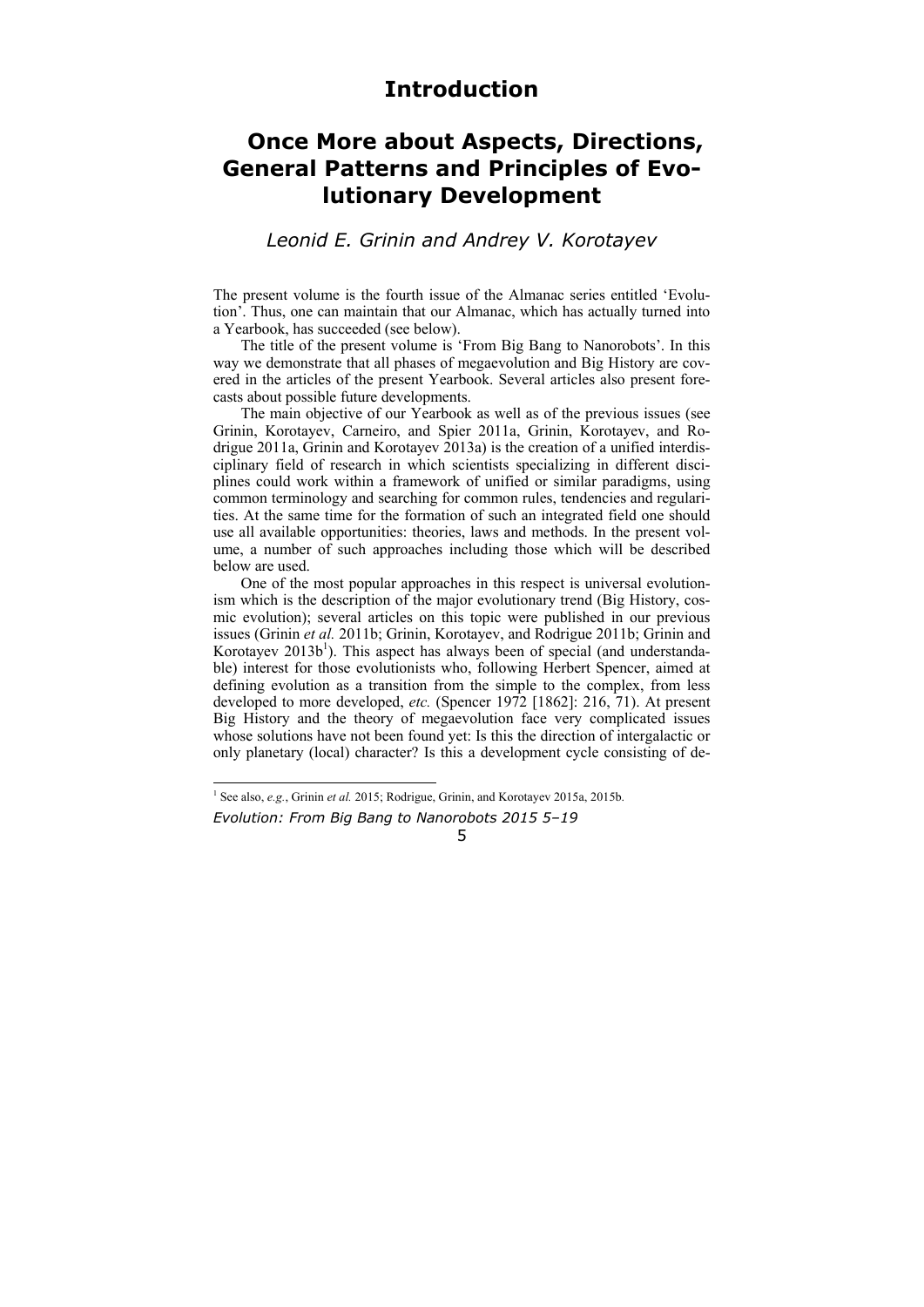stroying and creating cosmic civilizations? Does one need to use an anthropic principle to explain it?<sup>2</sup> Undoubtedly, one can observe this trend within the interval of megaevolution about which the contemporary science is able to propose some reasonable hypotheses.

But universal evolutionism naturally has its own limits and vulnerabilities.

First, the universal evolutionism examines only one evolutionary trend (which is in certain respect the major one); meanwhile, it is necessary to pay attention to other trends and aspects as well.<sup>3</sup> Let us note that the similarities between objects and processes of different nature can become evident (and are often found) within the secondary trends (*e.g.*, the similarity between social insects and the society).

Second, the universal evolutionism is supported by a rather narrow theoretical base of the unity of the world. In addition to distinguishing the historical and genetic unity it is necessary to find an ontological base for the unity which would be based on common principles, laws, and rules showing the internal similarity of the existence and functioning of the matter at all phases of its development.

Third, it is necessary to examine the common features disregarding the differences in nature and complexity of the objects; thus, one can formulate certain (but rather general) principles of 'behaviour' of the objects belonging to different evolutionary levels.

Fourth, one can postulate the unity of evolution proceeding from the assumption about the general principles (which originated genetically or typologically) of the world structure. To find out the general elements of this structure, one should compare the evolutionary levels (fields) applying different criteria.5

<sup>&</sup>lt;sup>2</sup> The anthropic principle, which does not have the general formulation, reveals the presence of relationship between large-scale properties of the expanding Universe and the origin of life, reason, cosmic civilizations. Sometimes this principle is interpreted as the principle which explains 'extremely fine-tuned Universe' (see Davies 1993). Of course, in terms of the anthropic principle such important phenomena as the emergence of carbon and atoms of heavy elements, the formation of galaxies, planets, etc. are crucial for the Universe. With respect to inanimate nature, we can also use the notion of *preadaptation* (which means possessing the characteristics which appear to be decisive during the transition to a different environment, *e.g.*, from water to land) (about such preadaptations see Grinin 2014a, 2014b).

<sup>&</sup>lt;sup>3</sup> As Eric Chaisson points, 'As such, it mainly concerns, in reverse order of appearance, changes that led to humankind, the Earth, the Sun, and the Milky Way Galaxy. Scant treatment is given, or need be given, to other galaxies, stars, or planets throughout the almost unimaginably vast Universe, for the goal of Big History is to place humanity itself into a larger cosmic perspective (Chaisson 2012: 38).

<sup>4</sup> In Fred Spier's article published in one of the previous issues of the Yearbook (see Spier 2011b: 32), special attention is paid to the idea that the transition to a new quality (new complexity, according to Spier) probably occurs on the outer edges of galaxies and other systems. And the article by Leonid Grinin, Andrey Korotayev, and Alexander Markov considers the rule of special conditions for the emergence of aromorphoses (which is in many respects applicable to the whole process of megaevolution) (Grinin, Korotayev, and Markov 2011).

<sup>&</sup>lt;sup>5</sup> Alexander Krushanov writes, 'If by the present time within various scientific disciplines there has been already found a much greater (than it has been previously assumed) uniformity of objects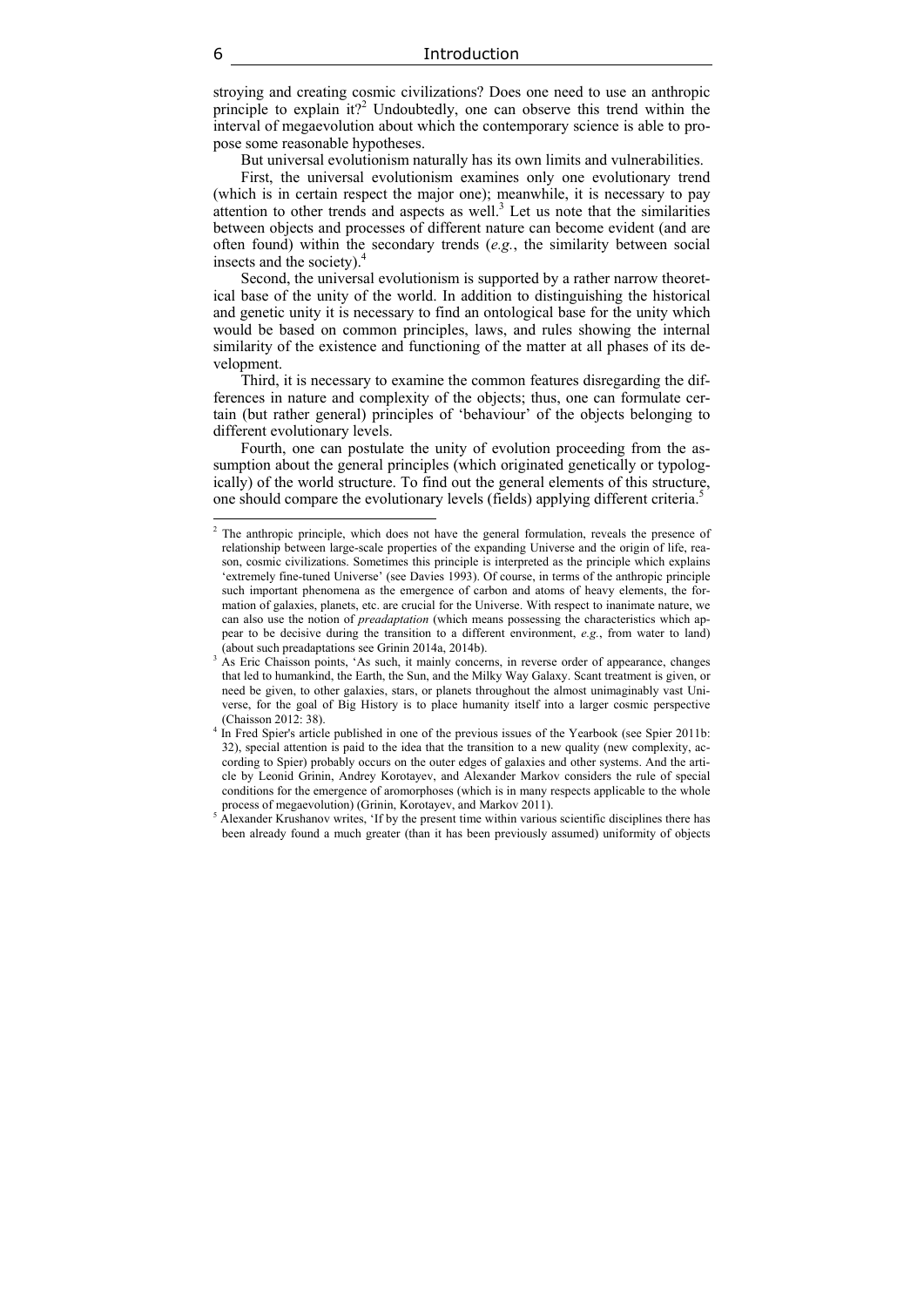In the previous issues of our Yearbook we have tried to overcome the above mentioned restrictions. In particular, the unity of evolution on the theoretical and epistemological levels as well as the directions of the search for a general theoretical base for the evolutionary studies are analyzed in the Introduction to the first volume of the 'Evolution' Yearbook (Grinin, Korotayev, Carneiro, and Spier 2011b). The article by Grinin, Korotayev and Markov 'Biological and Social Phases of Big History: Similarities and Differences of Evolutionary Principles and Mechanisms' in the second volume of the Yearbook considers the general laws and rules for biological and social evolution (Grinin, Korotayev, and Markov 2011; Grinin, Markov, and Korotayev 2011). In the present volume, the article by Leonid Grinin 'Cosmic Evolution and Universal Evolutionary Principles' is devoted to the analysis of universal evolutionary principles which are revealed at different phases of Big History.

One can find many similarities between all types of macroevolution. However, unfortunately, there are few works on the opportunity to reveal them. In the present Introduction we will briefly consider a number of quite important similarities but unfortunately in a rather unsystematized manner as they are presented here only as an illustration of some important aspects which in our opinion clearly show the systemic-structural and evolutionary functional unity of the world starting from the microworld up to contemporary global humankind. In fact one can distinguish several similarities and group them into large blocks.

**The capacity for development, self-preservation and self-organization.**  Evolution, that is the changes of objects, actually means the destruction of their stability and identification. From this point of view, at any stage and in any sphere of evolution the matter can be divided into two types: the first one is able to self-preservation and the second one is able to self-transformation (of course, these characteristics are present to a different degree). In other words, one can speak about evolving and non-evolving matter. There exist rather conservative elements even within human society and there still exist some societies which are not quite prone to changes, especially this phenomenon was strongly pronounced in the previous epochs. An average lifespan of a biological species is less than 10 million years. At the same time there are species which have endured for 200–300 million years, and the presumable age of blue-green algae is several billions years, that is they have not changed significantly since the Archean Eon. At any phase, the evolving matter makes up the minority (see Nazaretyan 2011); thus, the light (baryonic, stellar) matter according to some current views amounts for only 3–5 per cent. And such proportion is relevant even to the human society in which, according to some reports, the number of innovators is also 3–5 per cent. But at the same time, we suppose that just in the course of evolution of this comparatively small part of the matter the latter ac-

 and processes which are related to different structural levels of the Universe, then who can at present categorically determine the limits of such uniformity?' (Krushanov 2007: 247).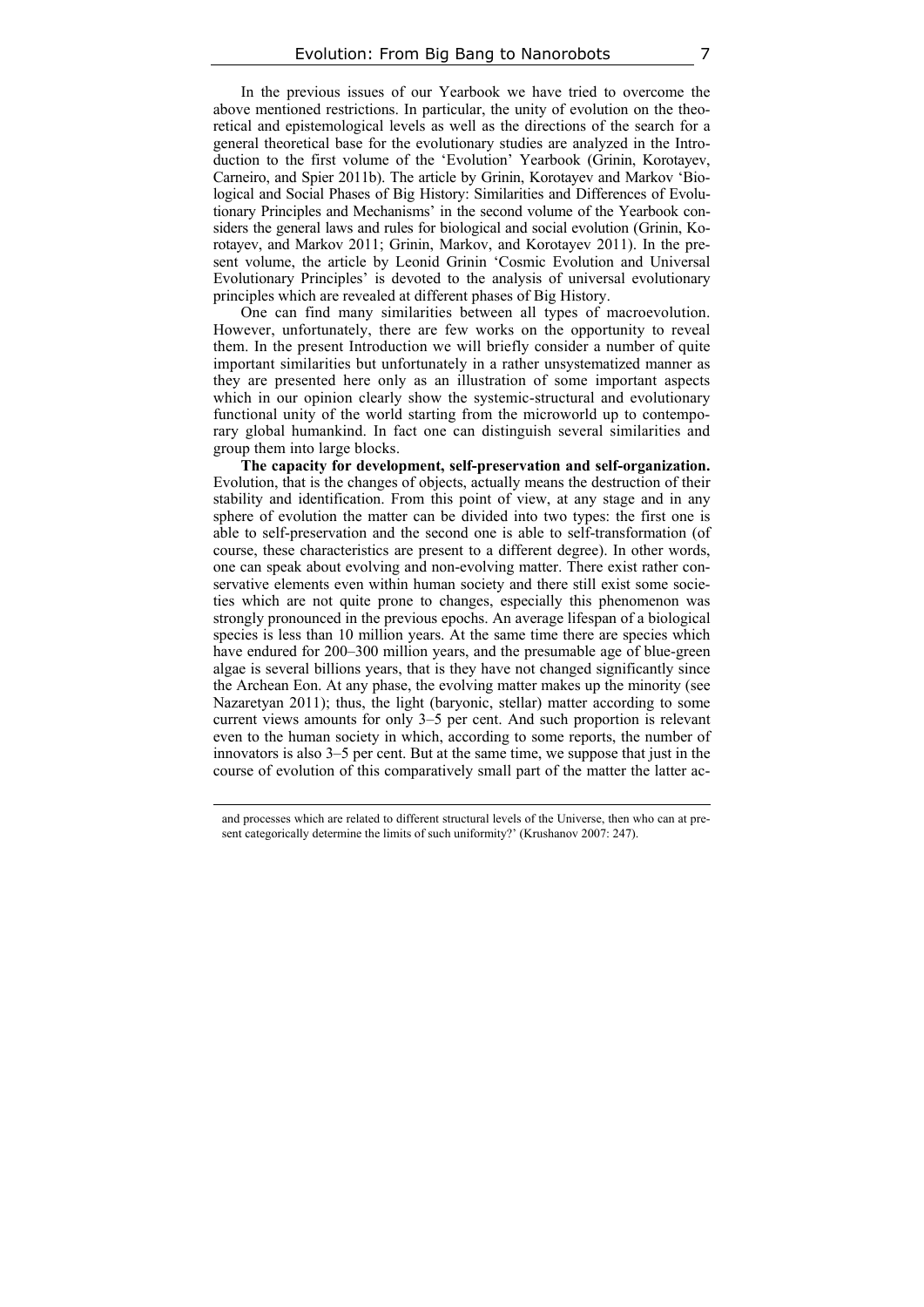quired the ability to self-organization. Many scientific disciplines, including Complexity Studies and Cybernetics, deal with the processes of self-organization of the matter. Self-organization is one of the most important and universal properties of the matter at any stage of evolution. One can say that the stronger the property of the matter to evolve, the stronger is its ability to selforganization and interaction with the environment. The issue of interaction with the environment, which is typical of evolution, can be illustrated by the problem of 'wastes' resulting from objects' functioning and of the best ways to get rid of the wastes. This is a cross-cutting evolutionary and more urgent problem of the present time. Fred Spier considers this aspect from a rather interesting point (Spier 2011b).

Let us note once again that the inability to evolve means the ability of the matter to self-preservation; thus, the dark matter (the composition of this matter is still unknown) has probably undergone no significant changes over the last 13–14 billion years after the Big Bang, and perhaps, it had existed before this event. Though the latest discoveries confirm the consistency of the dark matter and dark energy (cosmic vacuum), one can suppose that they are capable to transformations, but it takes much more time for the dark matter to transform than for the light matter. But some time ago the stars used to be considered unchangeable too.

**The law of the age stages/phases of object's life.** Oswald Spengler (1993) and Arnold Toynbee (1991) are known for their theories of civilization which stated that every civilization passes through certain stages of life (birth, youth, maturity, and decline) before the collapse. The similar idea was suggested more categorically by Lev Gumilev, who stated that the life period of any ethnic group from its birth till death lasts for 1500 years and during its life time an ethnos passes through the same stages (see Gumilev 1993). This idea still arouses discussions; but still the idea of certain phases of social organisms' life is rather reasonable. But while in social life a society can prolong its life and retrieve its dynamism at the expense of innovations and reformations, in the case of evolution we clearly observe that all material objects and systems have a certain lifespan and pass a certain phase. It is quite obvious among the biological organisms and even species. The stars also have certain life phases. After the phase of ordinary thermonuclear reactions, which is called the main sequence phase, is completed, a star transforms into a white dwarf (after passing the red giant stage) or (having a large mass) into a neutron star. One can find certain phases within the life span of many other objects as well.

**The rule of 'block assemblage' in evolution.** This rule was formulated by Grinin, Korotayev and Markov (see Grinin, Markov, and Korotayev 2009, 2011) for the analysis of the similarities between biological and social macroevolution.<sup>6</sup> However, it is quite relevant for the cosmic, chemical and geologi-

 $\overline{a}$ 

<sup>6</sup> For the analysis of some other similarities between biological and social evolution see also, *e.g.*, Grinin, Korotayev, and Markov 2011, 2013; Markov and Korotayev 2007a, 2007b, 2008; Markov, Anisimov, and Korotayev 2010; Korotayev and Markov 2014.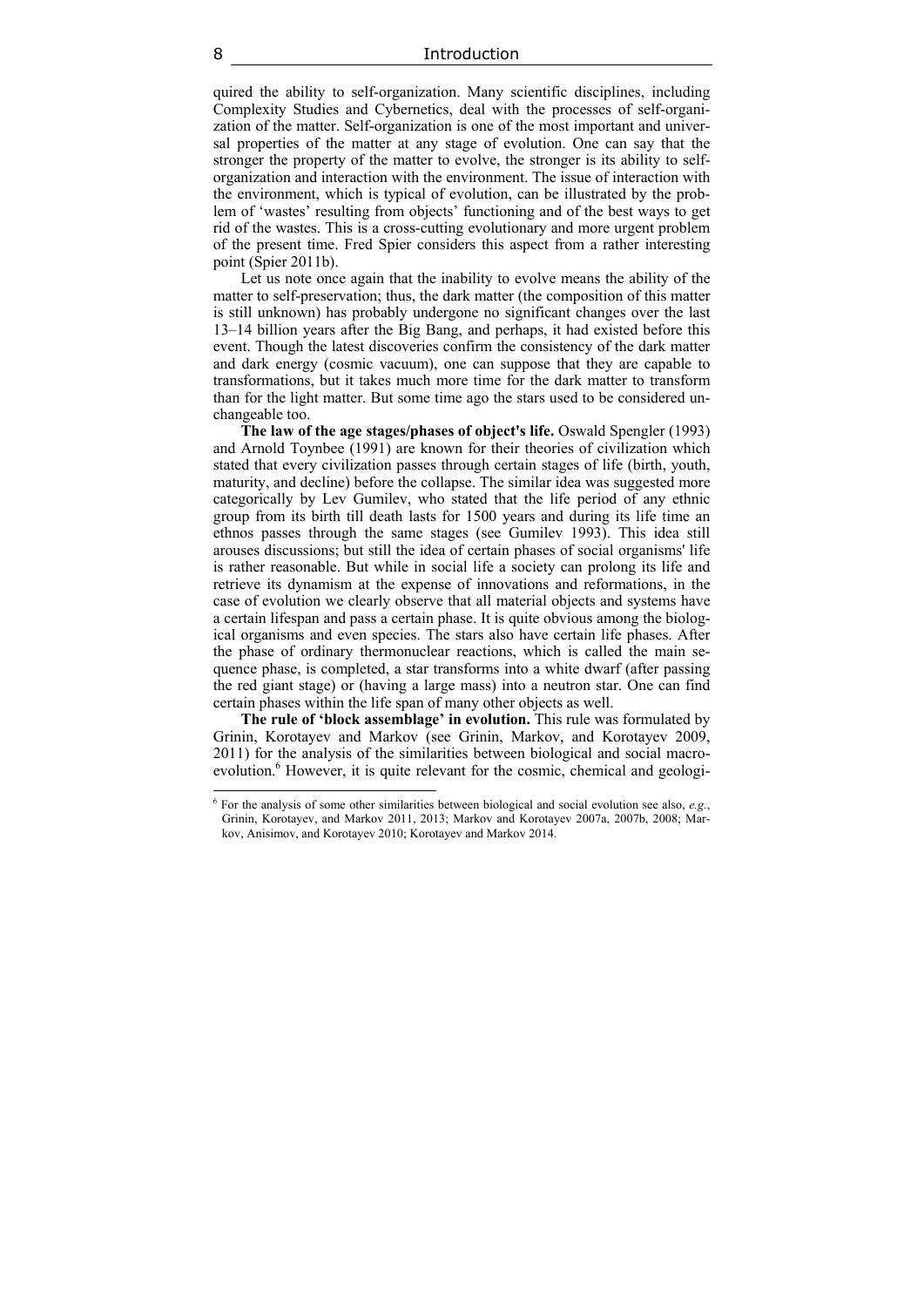cal phases of evolution. The essence of this rule is that in the course of evolution there emerge some elementary and more complex units, systems and constructions which are used in different variations. The elementary particles are the units which form the atoms. With the emergence of atoms there also emerge the stellar systems, and in the stellar interior new types of atoms including heavy elements are formed from additional elementary particles. Due to the diversity of emerging atoms one can speak about a chemical evolution. Atoms are the universal units and components for the formation of various molecules and this marks the beginning of geological and then of a complex molecular organic evolution leading to life. The cell becomes an element for the formation of living organisms; there progressively emerge entire blocks of organs and systems which are surprisingly similar in different classes and even types of living organisms. One can recall genes and chromosomes as standard components and blocks of biological systems. One can insert a gene of a mouse into an elephant DNA, and the human gene – into the bacteria! Thus, there is a striking standardization of elements and 'components' at all evolutionary levels; and since entirely new objects within evolution are for 90–99 per cent created from the already existing components, the speed of evolution increases dramatically. Let us also add that in human society the borrowing occurs rather frequently: societies adopt (sometimes as complete wholes) religions, legal, political and technological systems. As a result we observe the phenomenon of globalization in the course of which the unification reaches an unprecedented level.

**The unevenness and catastrophes (gradualism and catastrophism).**  Within evolution, periods of slow changes (accumulations), that is of an evolution in its narrow sense, are alternated by rapid metamorphoses and qualitative transformations (which sometimes look like revolutions) and periods of explosive growth are followed by catastrophes. In geology and paleontology there were hot debates between proponents of catastrophism (the school of the famous paleontologist George Cuvier) and adherents of gradual changes (*e.g.*, Charles Lyell) whose approach is known as 'gradualism'. The victory of the latter was a progress; however, later it became clear that it was very difficult to explain many things by slow and insignificant changes only. Thus, the evolutionary theory was enriched by the ideas of leaps, revolutions, and catastrophes enabling us to understand how and why the world kept changing. It is important to note that catastrophism is an essential part of evolution at all its stages. The idea of 'Big Bang', the biggest 'catastrophe' in the history of the Universe, underlies its origin. Thus, catastrophes appear to inevitably accompany the development and evolution, to be a kind of compensation for the development and rapid growth (and at certain evolutionary stages – a compensation for progress). In cosmic life, catastrophes are an inevitable result of long life of stars which, after having depleted their energy reserves, turn into the white dwarfs or red giants and sometimes they produce extremely bright outbursts of light – the outbursts of supernova. In the field of biology, the catastrophes are the great extinctions which enabled new progressive species to appear. It should be noted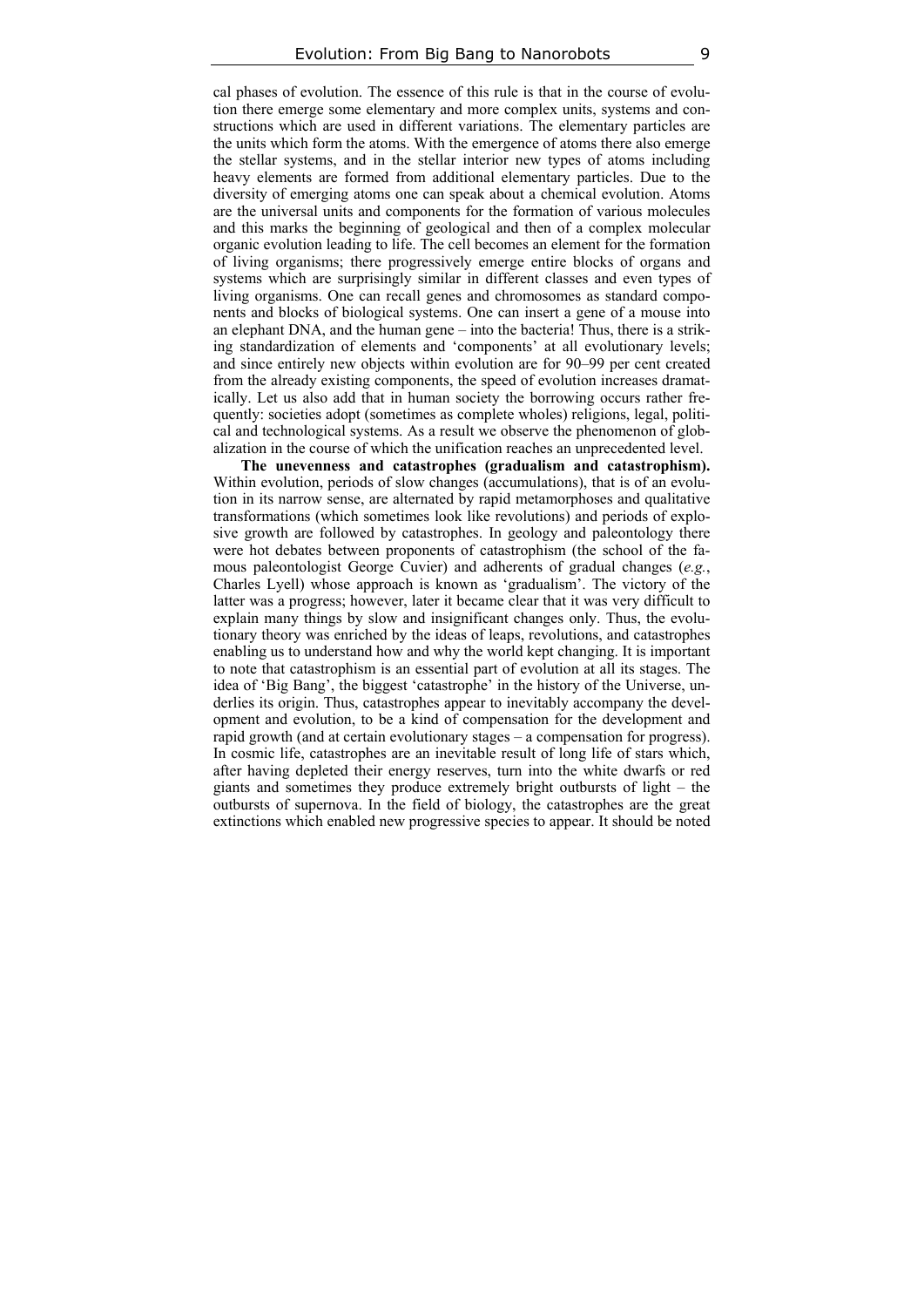that the catastrophes provide an abundant data for the scientific reconstruction of the past events. Thus, as a result of the study of supernova's outbursts, the spectrum shift analysis served a firm foundation for the discovery (one of the most important in astrophysics and the most important for the last 15 years) of antigravitation of cosmic vacuum (the so-called dark energy) which constitutes the vast majority of the total mass of the Universe.

**The typical and the unique objects.** On the one hand, one cannot help wondering at the Nature's 'production-line' ability to create millions and billions of exceptionally similar copies of the same objects. The issue of ideal eternal essences and real copies-existences of things has been the philosophers' main concern since ancient times. But, on the other hand, the variability of objects which are similar in type is undoubted. In fact, every star is very different from another even if it belongs to a narrow classification group (and there are a lot of such groups). And even if the stars are formed (like enzygotic twins) from one gasdust cluster (as a result of a single outburst of supernova, *etc.*), still they differ in mass, chemical composition, the presence or absence of planetary system (and in the planetary system types), brightness, characteristics of reactions, and position. None of the biological species is identical with another. The same refers to human beings (various papillary patterns on the fingers, unique genetic code, *etc.*). Not so long ago we believed that animals act like mechanisms according only to their genetically determined instincts. But at present, ethology identified a large range of individuality among animals as well as among insects (see, *e.g.*, Reznikova and Panteleyeva 2012). Thus, *typical and unique (individual) characteristics* are peculiar to all macroobjects in nature. At the same time individuality increases as the evolution develops. Probably, the number of variability attributes increases along with the complication of systems (*e.g.*, in human society, language, social position, nationality, *etc.* are added). Such analysis allows identifying the roots of the features which seem typical of humans only, as though they were inherent to Nature's grand scheme.

The variability of typical objects (belonging to one class, species, group, *etc.*) is the most valuable tool of evolution which allows selecting variations of attributes (as well as their concentration, *etc.*) which are the most appropriate for a variety of tasks. A qualitative breakthrough can occur only as a result of the emergence of unique circumstances (whose possible occurrence is significantly increased through variability). Finally, only the endless variety of stars, planetary systems, planets and preceding events could be a trigger of emergence of life on planets of the Earth type. But it is quite likely that, in the field of microworld, elementary particles, atoms and molecules might also have some individual features which may be found out to affect (through certain mechanisms) some properties. It is impossible to identify the differences between the grains of sand with the naked eye, but it is easy to do it under the microscope.

**Recombination, or the circulation of matter of similar class in nature.**  The Nature's workshop is based not only on the selection from the diversity but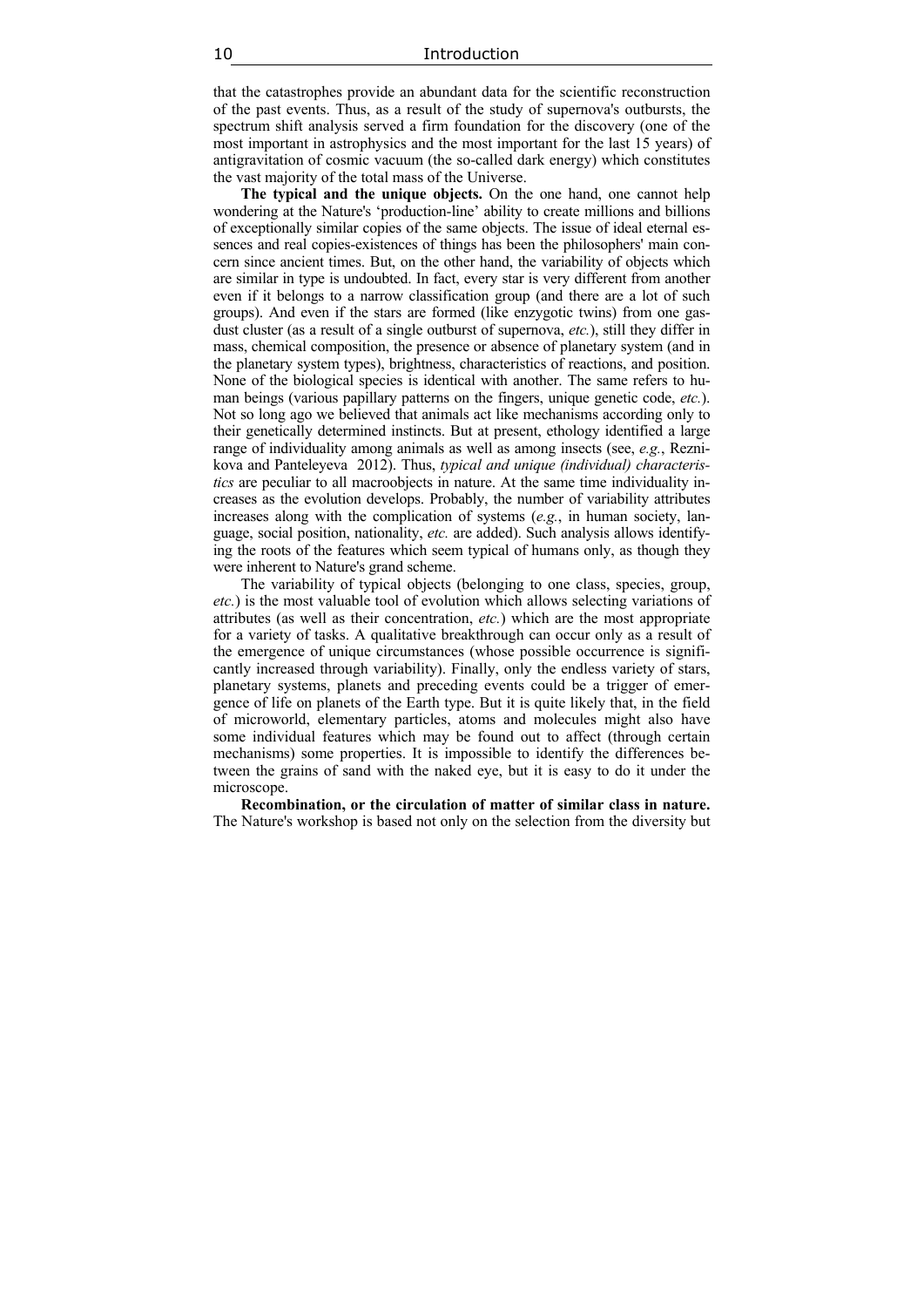also on a constant remaking of objects. Every object has its own lifespan, therefore its decaying substance is involved into the circulation and new objects are formed from it. New stars are formed from exploded stars but they differ from their predecessors and this brings about an increasing diversity and enhances chances of the emergence of something brand new. Decayed biomass is a source of nutrients to support the reproduction and life of other living creatures. On debris of a destroyed empire a new one appears. On the one hand, in inanimate nature we observe a strong ability to direct and reverse transitions (contraction and expansion of the matter), transformation of energy into matter and vice versa; thus, the rebirth of a star from a gas-dust cloud is possible (*but it is impossible to make an exact reproduction of a unique object as it is the general characteristic of nature*)*.* The irreversible character of processes is much more evident in animate nature. But in human society we observe an increasing irreversibility of typical processes at a certain level (not in the sense of revival of people but of the revival of social organisms which are very different from the animated organisms in a number of parameters). Thus, the *decay and revival (in different ways) of objects (organisms) is a general law of evolution/the Universe.* We say 'of the Universe' because these processes are ensured by the laws of perdurability of matter and energy. We say 'of Evolution' because these processes allow some constant testing of new variants (in biology they also include mutations and in human society – deliberate changes which accelerate the given process, but its general basis consists in individualization of objects and recombination of the matter/energy). On the other hand, as the evolution becomes more complicated, the effect of mutual influence emerges resulting from the recombination of matter. Thus, the living matter produces a huge impact both on geological changes (organic raw materials – coal, oil<sup>7</sup>, soils, etc., not to mention the oxygen which appeared in the atmosphere as a result of the greatest aromorphosis in animate nature – of the transition from anaerobic to aerobic dissimilation) and on the geographic ones (the emergence of islands, *etc.*) while the anthropic matter influences both animate and inanimate nature (channels, ploughing up, *etc.*).

Here we complete our survey of the universal similarities and patterns (note that there are also some interesting examples and conclusions in Leonid Grinin's article in the present Yearbook).

### \* \* \*

The present Yearbook consists of four main sections.

*Section I. Universal Evolutionary Principles* comprises four articles.

**Leonid E. Grinin.** 'Cosmic Evolution and Universal Evolutionary Principles'.

The given article attempts at combining Big History potential with the potential of Evolutionary Studies in order to achieve the following goals: 1) to apply the historical narrative principle to the description of the star-galaxy era

 $\overline{a}$ 

<sup>7</sup> However, there are some theories about their inorganic origin.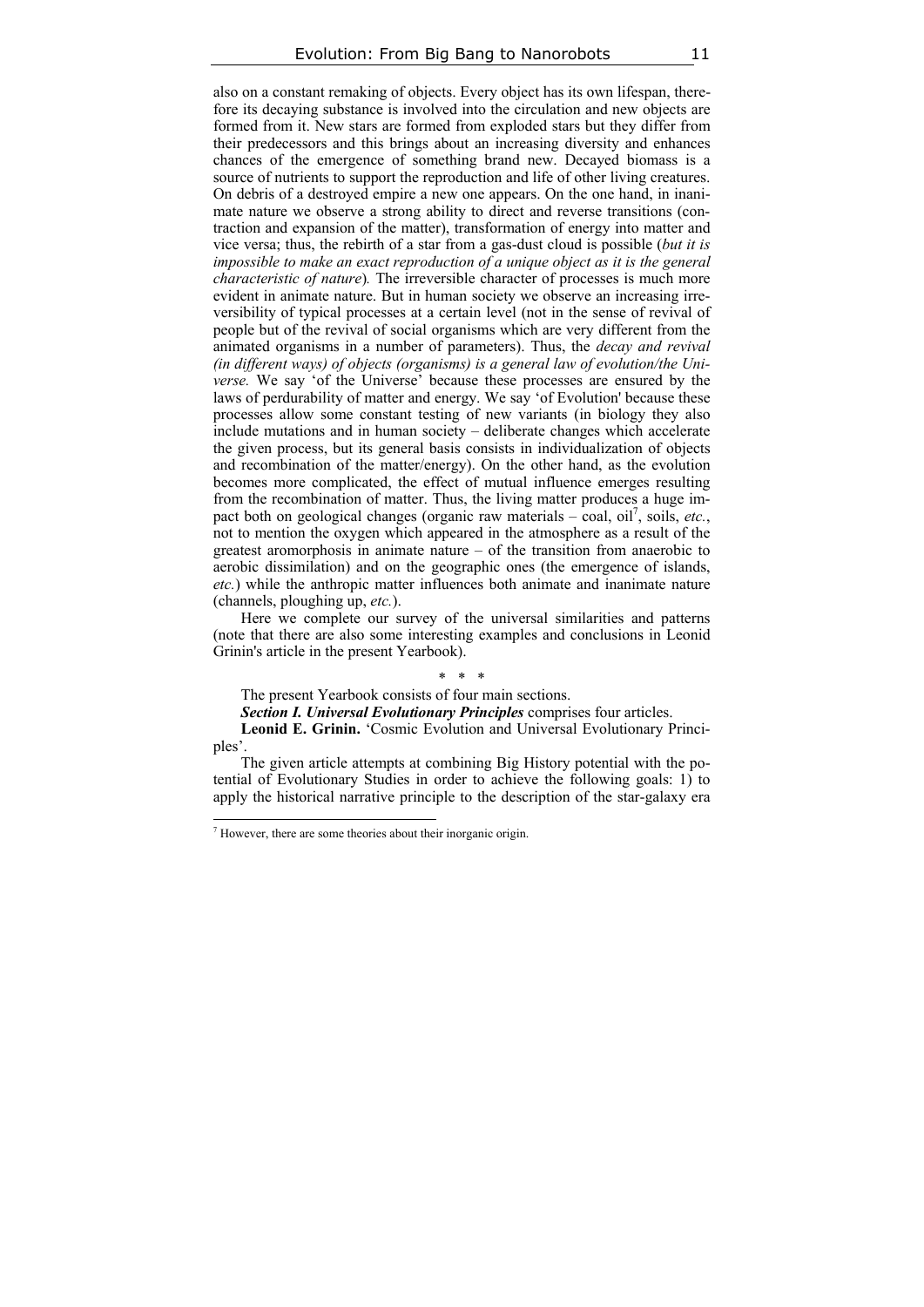of the cosmic phase of Big History; 2) to analyze both the cosmic history and similarities and differences between evolutionary laws, principles, and mechanisms at various levels and phases of Big History. We think that nobody has approached this task in a systemic way yet. It appears especially important to demonstrate that many evolutionary principles, patterns, regularities, and rules, which we tend to find relevant only for higher levels and main lines of evolution, can be also applied to cosmic evolution. Moreover, almost everything that we know about evolution may be detected in the cosmic history, whereas many of the evolutionary characteristics are already manifested here in a rather clear and salient way. Of course, many of the characteristics are manifested in initial or nonsystematic forms but some features, on the contrary, appear to be more distinct just in the cosmic phase. And at the same time when many characteristics and features which are typical of biological and social evolution unexpectedly reveal their roots or protoforms at earlier phases, one becomes aware that the universal character of evolution is real and it can be detected in a number of manifestations. One should also bear in mind that the origin of galaxies, stars, and other celestial objects is the lengthiest evolutionary process among all evolutionary processes in the Universe. Such an approach opens new perspectives for our understanding of evolution and Big History, of their driving forces, vectors, and trends, it also creates a consolidated field for the multidisciplinary research.

**David LePoire.** 'Potential Nested Accelerating Returns Logistic Growth in Big History'.

The discussions about the trends in rates of change, especially in technology, have led to a range of interpretations including accelerating rates of change and logistic progress. These models are reviewed and a new model is constructed that can be used to interpret Big History. This interpretation includes the increasing rates of the evolutionary events and phases of life, humans, and civilization. These three phases, previously identified by others, have different information processing mechanisms (genes, brains, and writing). The accelerating returns aspect of the new model replicates the exponential part of the progress as the transitions in these three phases started roughly 5 billion, 5 million, and 5,000 years ago. Each of these three phases might be composed of a further level of about six nested transitions with each transition proceeding faster by a factor of about three with corresponding changes in free energy flow and organization to handle the increased generation rate of entropy from the system. Nested logistic transitions have been observed before, for example in the ongoing exploration of fundamental physics, where the progress so far suggests the complete transition will include about 7 nested transitions (sets of subfields). The reason for this number of nested transitions within a larger transition is not known, although it may be related to the initial step of understanding a fraction of the full problem. Too small of an initial fraction would lead to incomplete problem scope and definition. Too large of an initial step would lead to complications between the development of basic understanding and higher level deri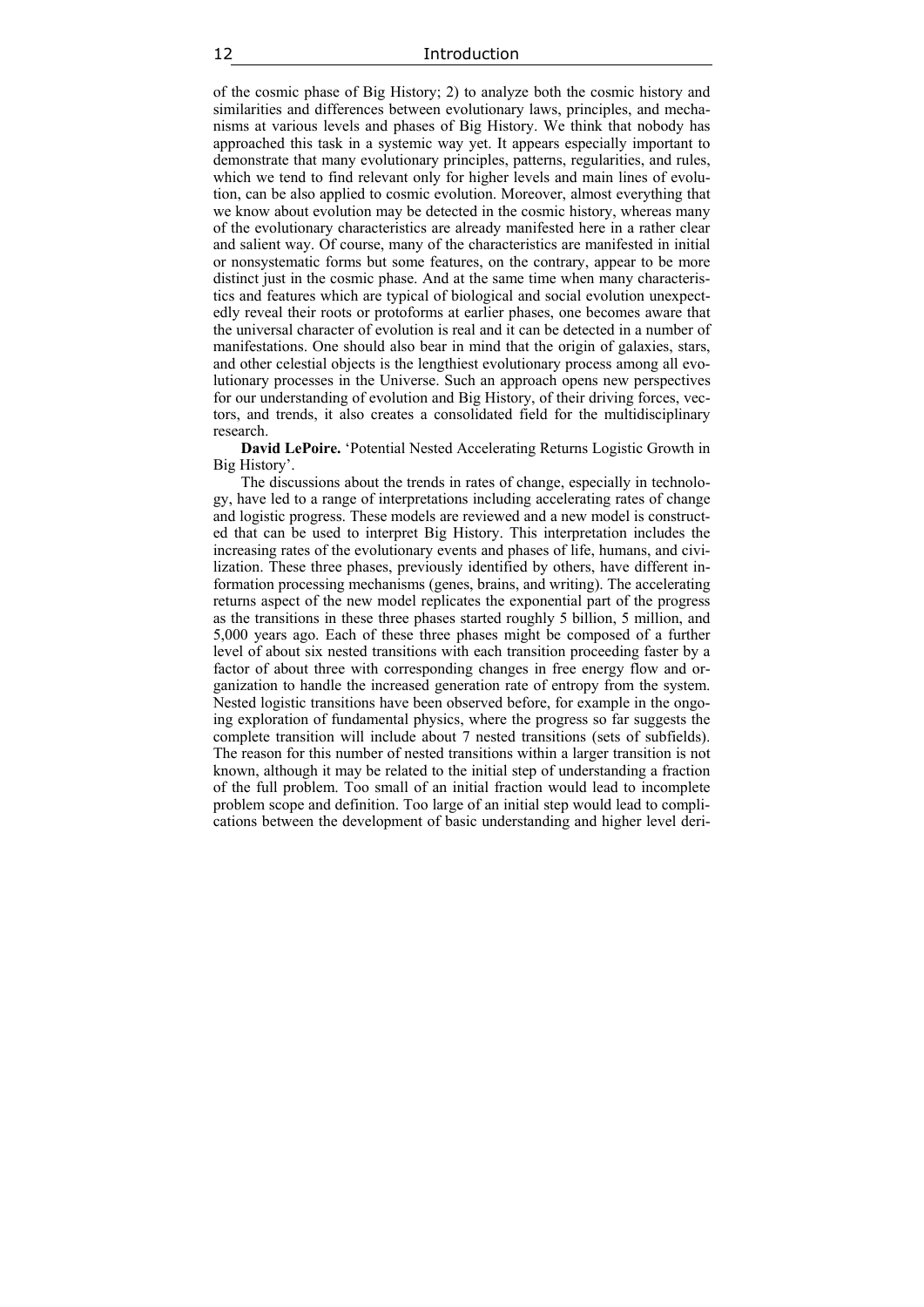vations. An original step of one-seventh of the problem ends up within one standard deviation from the inflection point (mid-way through the transition).

**David Christian.** 'Universal Darwinism and Human History'.

This essay discusses Universal Darwinism: the idea that Darwinian mechanisms can explain interesting evolutionary change in many different domains, in both the Humanities and the Natural Sciences. The idea should appeal to Big Historians because it links research into evolutionary change at many different scales. But the detailed workings of Universal Darwinism vary as it drives different vehicles, just as internal combustion engines differ in chain-saws, motor cycles and airplane engines. To extend Darwin's ideas beyond the biological realm, we must disentangle the biological version of the Darwinian mechanism from several other forms. The paper focuses particularly on Universal Darwinism as a form of learning, a way of accumulating information. This will make it easier to make the adjustments needed to explore Darwinian mechanisms in human history.

**David Baker.** 'Collective Learning as a Key Concept in Big History'.

One of the key concepts for the human part of the grand narrative is known as 'collective learning'. It is a very prominent broad trend that sweeps across all human history. Collective learning to a certain degree distinguishes us as a species; it got us out of Africa and the foraging lifestyle of the Palaeolithic, and underpinned demographic cycles and human progress for over 250,000 years. The present article considers at collective learning as a concept, its evolution within hominine species, as well as its role in human demography and the two great revolutions in human history: agriculture and industry. The paper then goes on to explain the connection of collective learning to Jared Diamond's 'Tasmanian Effect'. Collective learning also played a key role in the two 'Great Divergences' of the past two thousand years. One is industry and the rise of the West, described to great effect by Kenneth Pommeranz, the other is the less well known: the burst of demography and innovation in Song China at the turn of the second millennium AD. Finally, the paper concludes with insights into how collective learning forges a strong connection between human history and cosmology, geology, and biology, through what is widely recognized as one of the 'unifying themes' of Big History – the rise of complexity in the Universe.

**Craig Benjamin.** 'Collective Learning and the Silk Roads'.

The Silk Roads are the quintessential example of the interconnectedness of civilizations during the Era of Agrarian Civilizations, and the exchanges that occurred along them resulted in the most significant collective learning so far experienced by the human species. The primary function of the Silk Roads was to facilitate trade, but the intellectual, social, and artistic exchanges that resulted had an even greater impact on collective learning. The Silk Roads also illustrate another key theme in Big History – evolving complexity at all scales. Just as the early universe was simple until contingent circumstances made it possible for more complex entities to appear, and that the relatively simple single-cell organisms of early life on the planet were able to evolve into an extraordinary, complex biodiversity, so human communities and the connections between them followed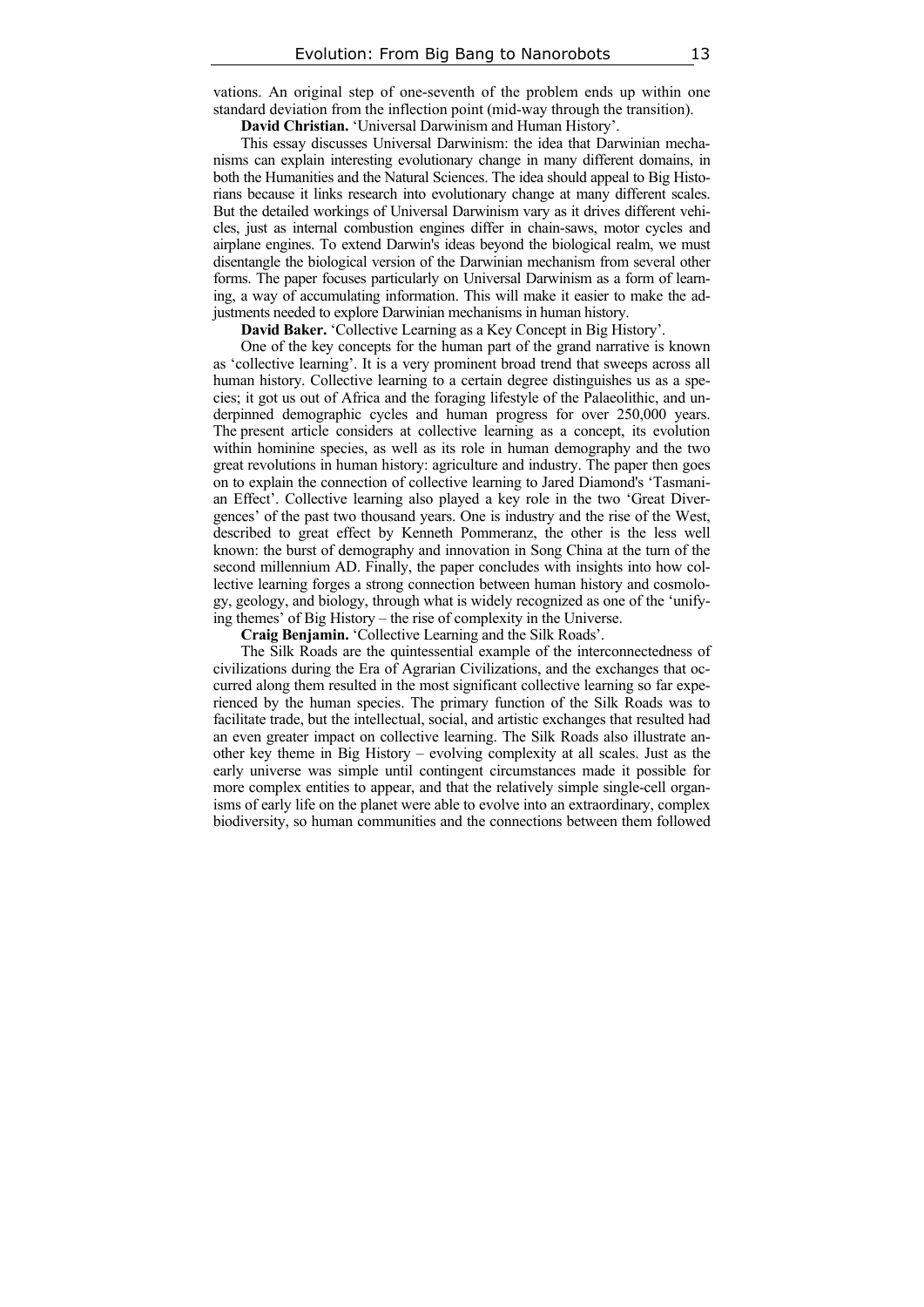similar trajectories. The comingling of so many goods, ideas, and diseases around a geographical hub located deep in central Eurasia was the catalyst for an extraordinary increase in the complexity of human relationships and collective learning, a complexity that helped drive our species inexorably along a path towards the modern revolution.

#### \* \* \*

*Section II. Biosocial Evolution, Ecological Aspects, and Consciousness*  consists of five contributions.

**Andrey V. Korotayev, Alexander V. Markov, and Leonid E. Grinin.** 'Modeling of Biological and Social Phases of Big History'.

In the first part of this article we survey general similarities and differences between biological and social macroevolution. In the second (and main) part, we consider a concrete mathematical model capable of describing important features of both biological and social macroevolution. In mathematical models of historical macrodynamics, a hyperbolic pattern of world population growth arises from non-linear, second-order positive feedback between demographic growth and technological development. Based on diverse paleontological data and an analogy with macrosociological models, the authors suggest that the hyperbolic character of biodiversity growth can be similarly accounted for by non-linear, second-order positive feedback between diversity growth and the complexity of community structure. They discuss how such positive feedback mechanisms can be modelled mathematically.

**Alexander D. Panov.** 'Prebiological Panspermia and the Hypothesis of the Self-Consistent Galaxy Origin of Life'.

The author argues that the panspermia can mean not only the other place of the origin of life but also another mechanism of the origin of life that increases the probability of the origin of life to many orders compared to a single-planet prebiological evolution. The prebiological evolution can be an all-Galaxy coherent process due to the fact that prebiological panspermia and the origin of life are similar to Galaxy-scale second-order phase transition. This mechanism predicts life to have the same chemical base and the same chirality everywhere in the Galaxy.

**Olga A. Sorokina and Rendt Gorter.** 'Social Evolution of Humankind as an Integral Part of the Evolution of the Biosphere'.

A theoretical reconceptualization of social evolution is proposed in order to construct the principles for socio-economic governance that can expand the resilience of global systems that in turn determine the world's carrying capacity for the human population. Big History approach shows how world societies are in a transition phase that can be explained using evolutionary laws with the understanding that the development of human civilization is considered as an integral part of the evolution of the Earth's biosphere.

**Michael Charles Tobias and Jane Gray Morrison.** 'The "Ahimsa Factor": Ecological Non-Violence Process Analysis in China and its Implications for Global Paradigmatic Shifts'.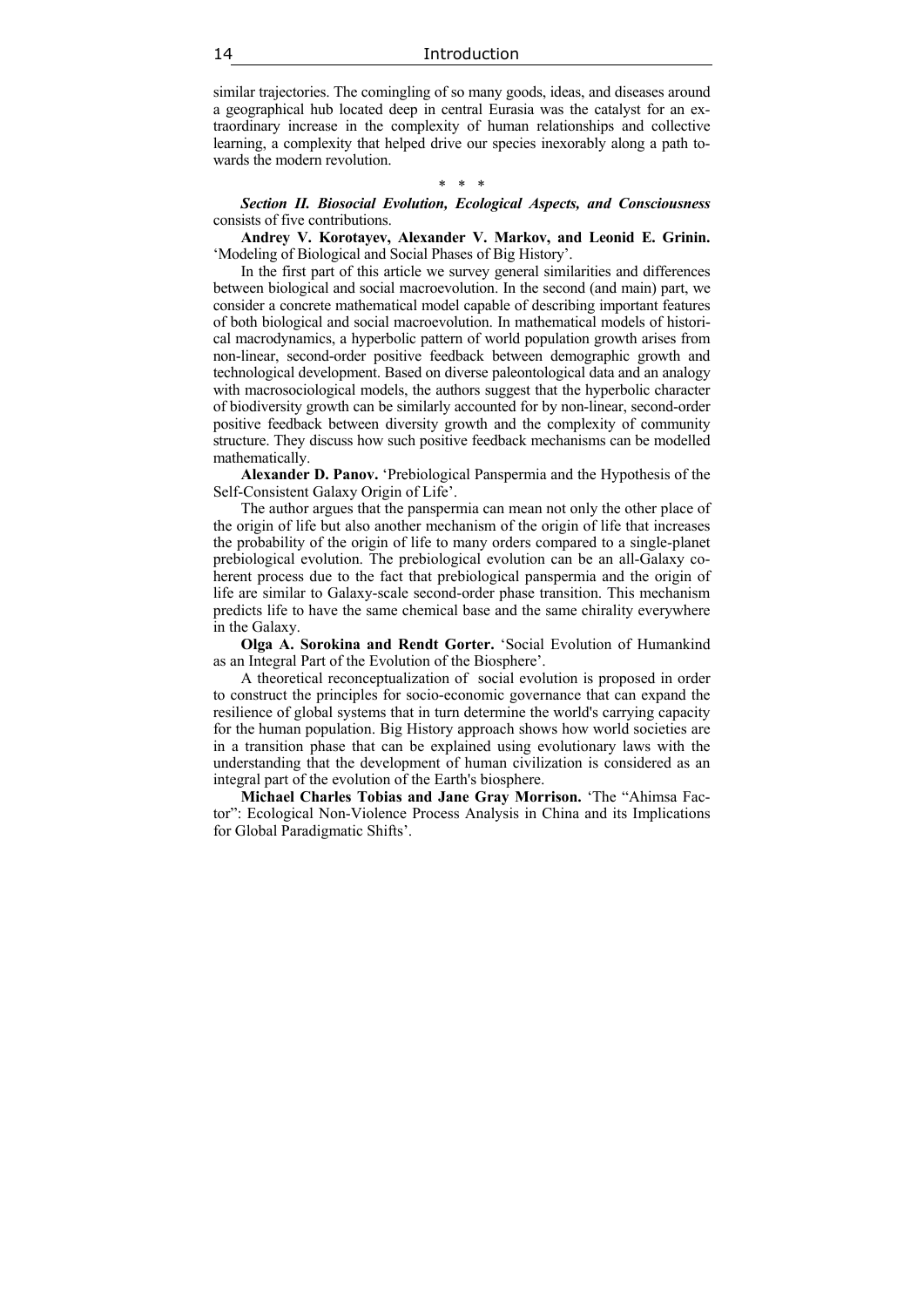The world is witnessing the sixth extinction spasm in the annals of 4.2 billion years of life on Earth. We lose some 40,000 discrete populations of organisms every day. Species and habitat loss exceeds anything comparable during the last 65 million years. The human population is poised to hit between 9.5 billion and – in the absolute worst case scenario, 15 billion – with all of its accompanying consumption. A new global paradigm that can set the gold standard for ecologically-humble human behavior is urgently required and the nation of China – the largest country in human history, by far – has the potential to set in motion the global processes that are a prerequisite to a new gold standard for rectification of ecological violence. This will be no easy challenge, to be sure. In this essay the authors examine some of the comprehensive biodiversity, global trade, ecological degradation, demographic and animal rights challenges facing the China of 2013 and suggest some solutions.

**Ilya V. Ponomariov.** 'Situational Binding and Inner Speech: Cross-Sectional Evidences'.

Different evidences of inner speech development are gathered and discussed from the perspective of situational binding – a conception developed within the framework of cultural-historical tradition of L. S. Vygotsky. This conception explains and systematizes many facts which have otherwise caused much perplexity to scientific knowledge. It predicts that the future neurobiological research of inner speech in non-school societies should discover that it has fragmentary and sympractical character.

### \* \* \*

#### *Section III. Projects for the Future* contains three articles*.*

**Valentina M**. **Bondarenko.** 'Governing the Time will Govern Development – or, "Territory of Faster Development: Everything for People" Megaproject Realization Proposals'.

The author substantiates the thesis that the contemporary scientific knowledge has exhausted its explanatory potentials and does not contribute to definition of the objective causes of the emerging systemic crisis in Russia and in the world. Hence, such knowledge does not help to conduct the search and to substantiate transition to the new economic growth model, although Russia in its current condition is doomed to stagnation, further slow-down of growth rates, increase in unemployment and poverty. As argued further on in the article, only by reaching the visionary level of understanding the roots of the emerging systemic crisis and all other problems it has become possible to form the methodology for cognition of regularities in the human system development, and then, basing on the given methodology, to substantiate the need and possibility to realize the megaproject of 'Territory of Faster Development: Everything for People'.

**Vasily N. Vasilenko.** 'The Noospheric Concept of Evolution, Globalization and Big History'.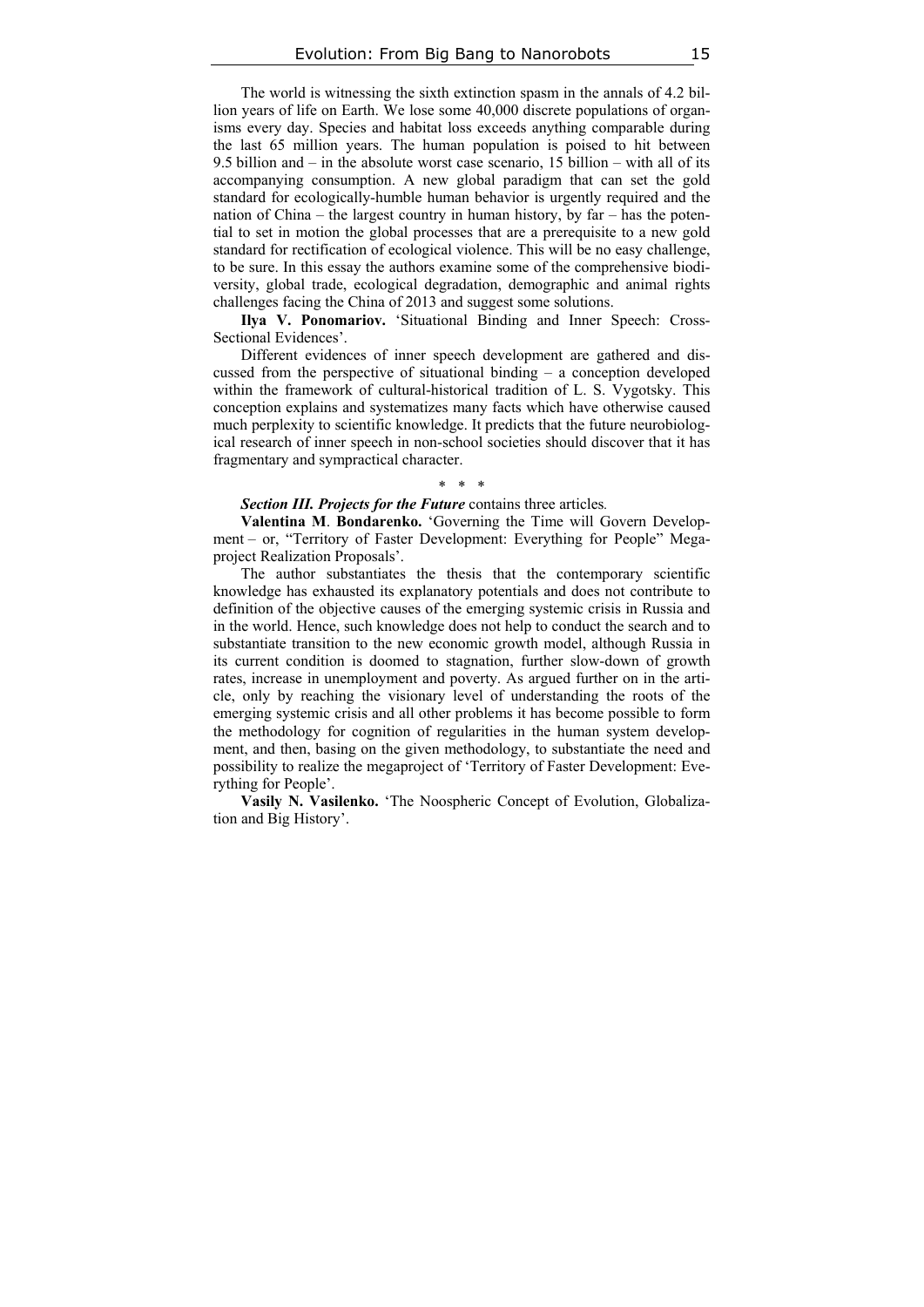The followers of Vladimir I. Vernadsky's ideas claim that the relevance of the biospheric concept is increasing, as well as the biosphere-noosphere transition, thereby providing public safety and reaching sustainable development. Philosophical, ontological and futurological nationwide recognition of Vernadsky's legacy is proved by including the  $150<sup>th</sup>$  anniversary of Vladimir Vernadsky in the UNESCO calendar of anniversaries under the title 'Noospheric Thinking – the  $21<sup>st</sup>$  Century Thinking'. The author considers the issues of Evolution, globalization and Big History from the perspective of noospheric paradigm. The issues deal with the future development of the civilization within the Earth's biosphere. In order to take into account ecological threats for citizens in different regions of the planet, the criterion of noospheric approach to globalization challenges was chosen.

**Anton L. Grinin and Leonid E. Grinin.** 'Cybernetic Revolution and Forthcoming Technological Transformations (the Development of the Leading Technologies in the Light of the Theory of Production Revolutions)'.

The article analyzes the technological shifts which took place in the second half of the  $20<sup>th</sup>$  and early  $21<sup>st</sup>$  centuries and forecasts the main shifts in the next half a century. On the basis of the analysis of the latest achievements in innovative technological directions and also on the basis of the opportunities provided by the theory of production revolutions the authors present a detailed analysis of the latest production revolution which is denoted as 'Сybernetic'. They offer some forecasts about its development in the nearest five decades and up to the end of the  $21<sup>st</sup>$  century. It is shown that the development of various self-regulating systems will be the main trend of this revolution. The authors argue that at first the transition to the beginning of the final phase of the Cybernetic Revolution will start in the field of medicine (in its some innovative directions). In future we will deal with the start of convergence of innovative technologies which will form the system of MBNRIC-technologies (*i.e.* the technological paradigm based on medicine, bio- and nanotechnologies, robotics, IT and cognitive technologies). The article gives a detailed analysis of the future breakthroughs in medicine, and also in bio- and nanotechnologies in terms of the development of self-regulating systems with their growing ability to select optimum modes of functioning as well as of other characteristics of the Cybernetic Revolution (resources and energy saving, miniaturization, and individualization).

### \* \* \*

### *Section IV. In Memoriam* is devoted to George Modelski.

*George Modelski* was an outstanding American social scientist and world historian. He contributed to an impressive number of different research questions. Throughout a long and distinguished career, George Modelski emphasized the need to bring together theory, evidence, and history in the unraveling of the World System evolution. Although never widely cited or known in wide circles of social scientists, his contributions were always distinctively different and original.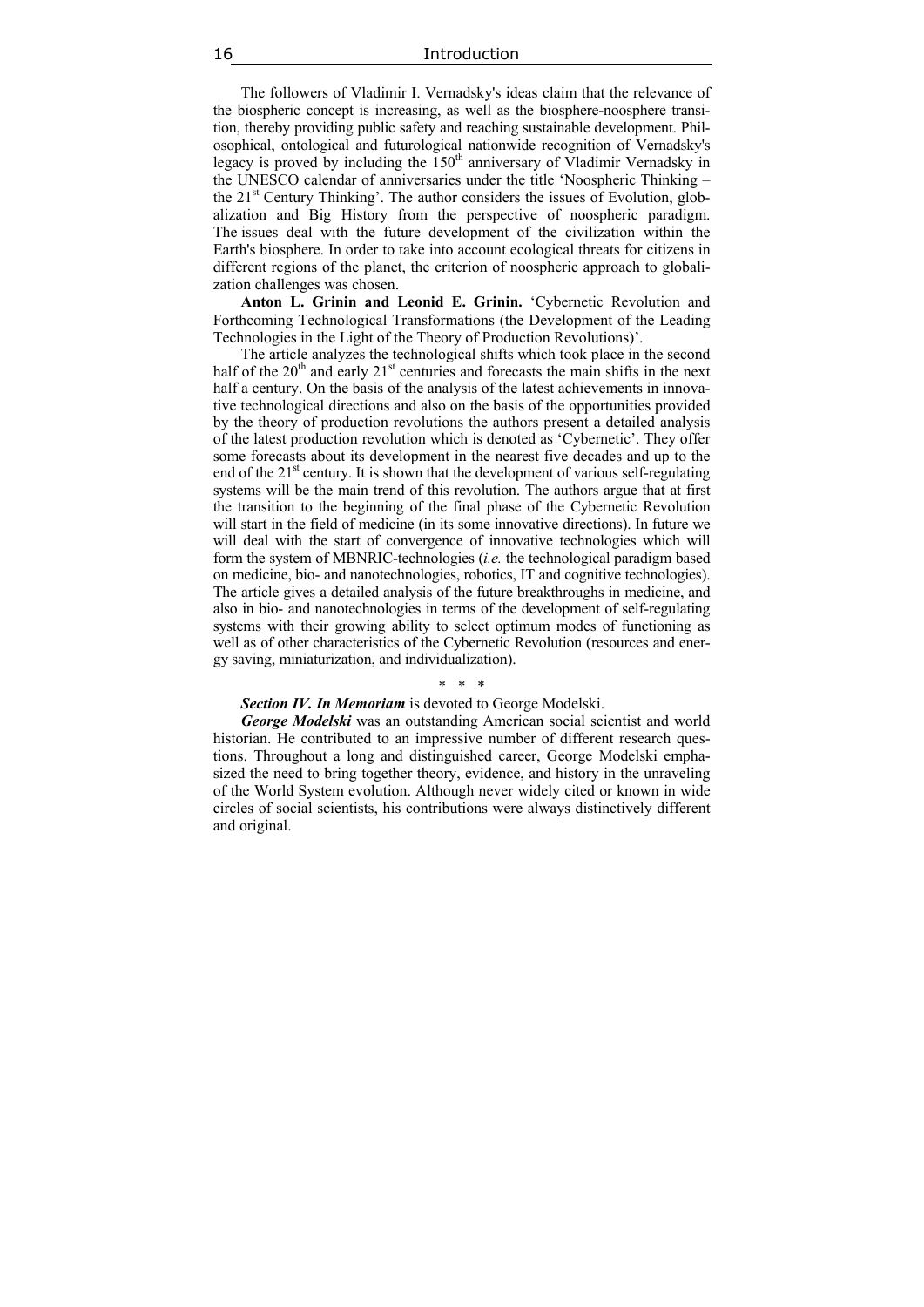#### **References**

- **Chaisson E. J. 2012.** Cosmic Evolution More Than Big History by Another Name. *Evolution: A Big History Perspective* / Ed. by L. E. Grinin, A. V. Korotayev, and B. H. Rodrigue, pp. 37–48. Volgograd: Uchitel.
- **Davies P. 1993.** *The Accidental Universe.* Cambridge: Cambridge University Press.
- **Grinin L. E. 2014a.** The Star-Galaxy Era of Big History in the Light of Universal Evolutionary Principles. *Teaching and Researching Big History: Exploring a New Scholarly Field* / Ed. by L. E. Grinin, D. Baker, E. Quaedackers, and A. V. Korotayev, pp. 163–187. Volgograd: Uchitel.
- **Grinin L. E. 2014b.** The Star-Galaxy Era of Big History in the Light of Universal Evolutionary Principles. *Evolution: From Protostars to Singularity?* / Ed. by L. E. Grinin, A. V. Korotayev, and A. V. Markov, pp. 78–106. Volgograd: Uchitel. *In Russian* (Гринин Л. Е. Звездно-галактическая эра Большой истории в свете универсальных принципов эволюции. *Эволюция: От протозвезд к сингулярности?* / Ред. Л. Е. Гринин, А. В. Коротаев, А. В. Марков, с. 78–106. Волгоград: Учитель).
- **Grinin L. E., and Korotayev А. V. (Eds.) 2013a.** *Evolution: Development within Big History, Evolutionary and World-System Paradigms.* Volgograd: Uchitel.
- **Grinin L. E., and Korotayev А. V. 2013b.** Introduction. At the Junction of Theories and Paradigms. *Evolution: Development within Big History, Evolutionary and World-System Paradigms* / Ed. by L. E. Grinin, and A. V. Korotayev, pp. 5–17. Volgograd: Uchitel.
- **Grinin L. E., Korotayev A. V., Carneiro R. L., and Spier F. (Eds.) 2011a.** *Evolution: Cosmic, Biological, and Social*. Volgograd: Uchitel.
- **Grinin L. E., Korotayev A. V., Carneiro R. L., and Spier F. 2011b.** Introduction. Evolutionary Megaparadigms: Potential, Problems, Perspectives. *Evolution: Cosmic, Biological, and Social* / Ed. by L. E. Grinin, R. L. Carneiro, A. V. Korotayev, and F. Spier, pp. 5–29. Volgograd: Uchitel.
- **Grinin L. E., Korotayev A. V., Carneiro R. L., and Spier F. 2015.** Evolutionary Mega-Paradigms: Potential, Problems, Perspectives. *From Big Bang to Galactic Civili*zations. Vol. 1. Our Place in the Universe. An Introduction to Big History / Ed. by B. Rodrigue, and L. Grinin, pp. 83–97. Delhi: Ratna Sagar.
- **Grinin L. E., Korotayev A. V., and Markov A. V. 2011.** Biological and Social Phases of Big History: Similarities and Differences of Evolutionary Principles and Mechanisms. *Evolution: A Big History Perspective* / Ed. by L. E. Grinin, A. V. Korotayev, and B. H. Rodrigue, pp. 158–198. Volgograd: Uchitel.
- **Grinin L. E., Korotayev A. V., and Markov A. V. 2013.** On Similarities between Biological and Social Evolutionary Mechanisms: Mathematical Modeling. *Cliodynamics*: *The Journal of Theoretical and Mathematical History* 4(2): 185–228.
- **Grinin L. E., Korotayev А. V., and Rodrigue B. H. (Eds.) 2011a.** *Evolution: A Big History Perspective*. Volgograd: Uchitel.
- **Grinin L. E., Korotayev А. V., and Rodrigue B. H. 2011b.** Introduction. Evolution and Big History: From the Multiverse to Galactic Civilizations. *Evolution: A Big History Perspective* / Ed. by L. E. Grinin, A. V. Korotayev, and B. H. Rodrigue, pp. 5–19. Volgograd: Uchitel.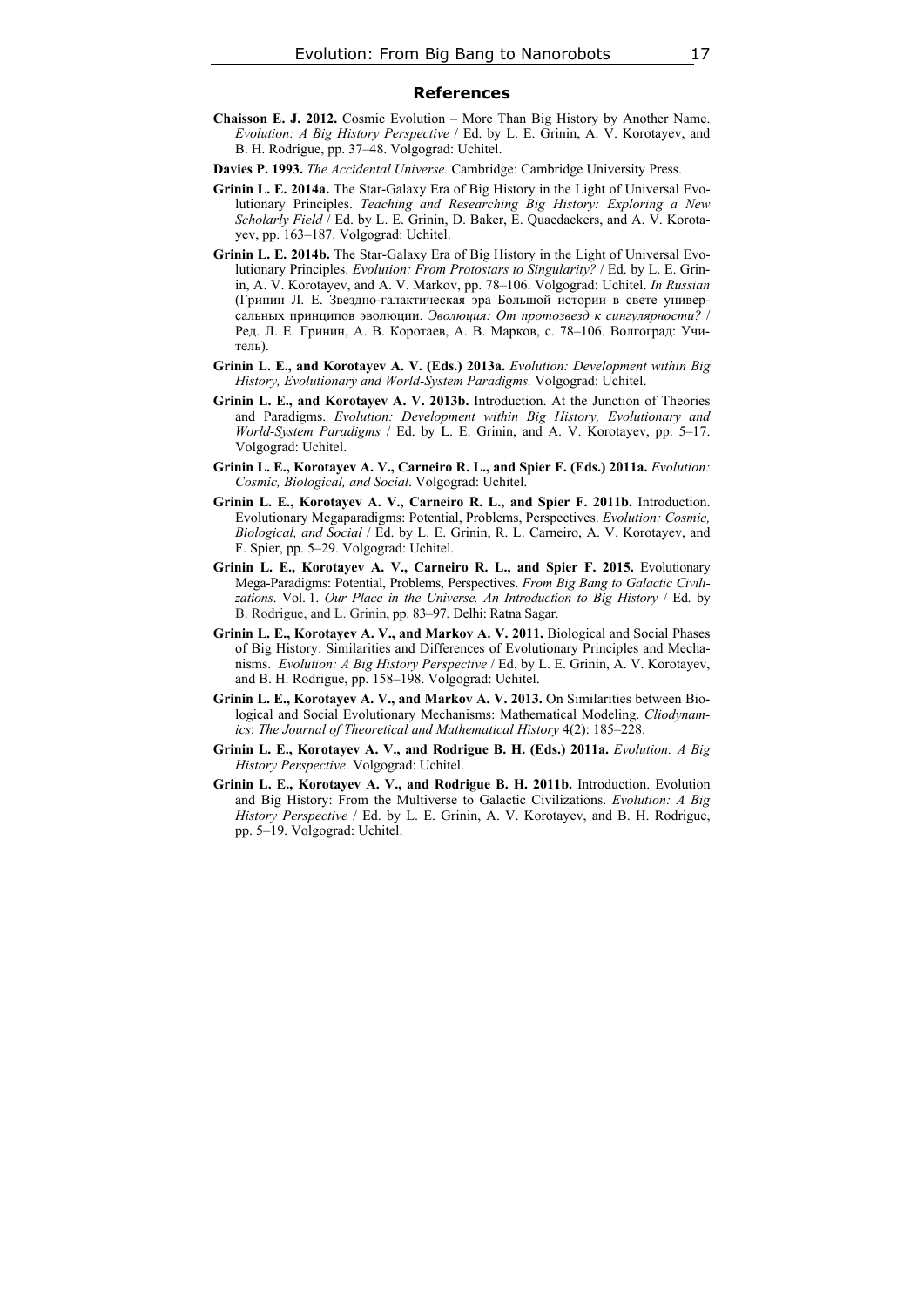- **Grinin L. E., Markov A. V., and Korotayev A. V. 2009.** Aromorphoses in Biological and Social Evolution: Some General Rules for Biological and Social Forms of Macroevolution. *Social Evolution & History* 8(2): 6–50.
- **Grinin L. E., Markov A. V., and Korotayev A. V. 2011.** Biological and Social Aromorphoses: A Comparison between Two Forms of Macroevolution. *Evolution: Cosmic, Biological, and Social* / Ed. by L. E. Grinin, R. L. Carneiro, A. V. Korotayev, and F. Spier, pp. 162–211. Volgograd: Uchitel.
- **Gumilev L. N. 1993.** *The Rhymes of Eurasia. Epochs and Civilizations.* Moscow: Progress. *In Russian* (Гумилев Л. Н. *Ритмы Евразии. Эпохи и цивилизации*. М.: Прогресс).
- **Korotayev A., and Markov A. 2014.** Mathematical Modeling of Biological and Social Phases of Big History. *Teaching & Researching Big History: Exploring a New Scholarly Field* / Ed. by L. E. Grinin, D. Baker, E. Quaedackers, and A. V. Korotayev, pp. 188–219. Volgograd: Uchitel.
- **Krushanov A. A. 2007.** From Transdisciplinary Researches to Megascience? *Universal Evolutionism and Global Problems* / Ed. by V. V. Kazyutinsky, and E. A. Mamchur, pp. 231–252. Moscow: IFRAN. *In Russian* (Kрушанов А. А. От трансдисциплинарных исследований к Megascience? *Универсальный эволюционизм и глобальные проблемы* / Отв. ред. B. В. Казютинский, Е. А. Мамчур, с. 231–252. М.: ИФ РАН).
- **Markov A. V., Anisimov V. A., and Korotayev A. V. 2010.** Relationship between Genome Size and Organismal Complexity in the Lineage Leading from Prokaryotes to Mammals. *Paleontological Journal* 44(4): 363–373.
- **Markov A. V., and Korotayev A. V. 2007a.** Phanerozoic Marine Biodiversity Follows a Hyperbolic Trend. *Palaeoworld* 16: 311–318.
- **Markov A. V., and Korotayev A. V. 2007b.** The Dynamics of Phanerozoic Marine Biodiversity Follows a Hyperbolic Trend. *Zhurnal obschei biologii* 68(1): 3–18. *In Russian* (Марков А. В., Коротаев А. В. Динамика разнообразия фанерозойских морских животных соответствует модели гиперболического роста. *Журнал общей биологии* 68(1): 3–18).
- **Markov A. V., and Korotayev A. V. 2008.** Hyperbolic Growth of Phanerozoic Marine and Continental Biodiversity. *Zhurnal obshchey biologii* 3: 175–194. *In Russian* (Марков А. В., Коротаев А. В. Гиперболический рост разнообразия морской и континентальной биот фанерозоя. *Журнал общей биологии* 3: 175–194).
- **Nazaretyan A. P. 2011.** Mega-Evolution and Big History. *Evolution: A Big History Perspective* / Ed. by L. E. Grinin, A. V. Korotayev, and B. H. Rodrigue, pp. 82–100. Volgograd: Uchitel.
- **Reznikova Zh. I., and Panteleyeva S. N. 2012.** Different Ways of Animals to the 'Culture': Experimental Development of the Conception of Signal Inheritance. *Evolution: The Aspects of Modern Evolutionism* / Ed. by L. E. Grinin, A. V. Korotayev, and A. V. Markov, pp. 175–198. Moscow: LIBROKOM. *In Russian* (Резникова Ж. И., Пантелеева С. Н. Разные пути животных к «культуре»: экспериментальное развитие концепции сигнальной наследственности. *Эволюция: Аспекты современного эволюционизма*, с. 175–198 / Ред. Л. Е. Гринин, А. В. Коротаев, А. В. Марков. М.: ЛИБРОКОМ).